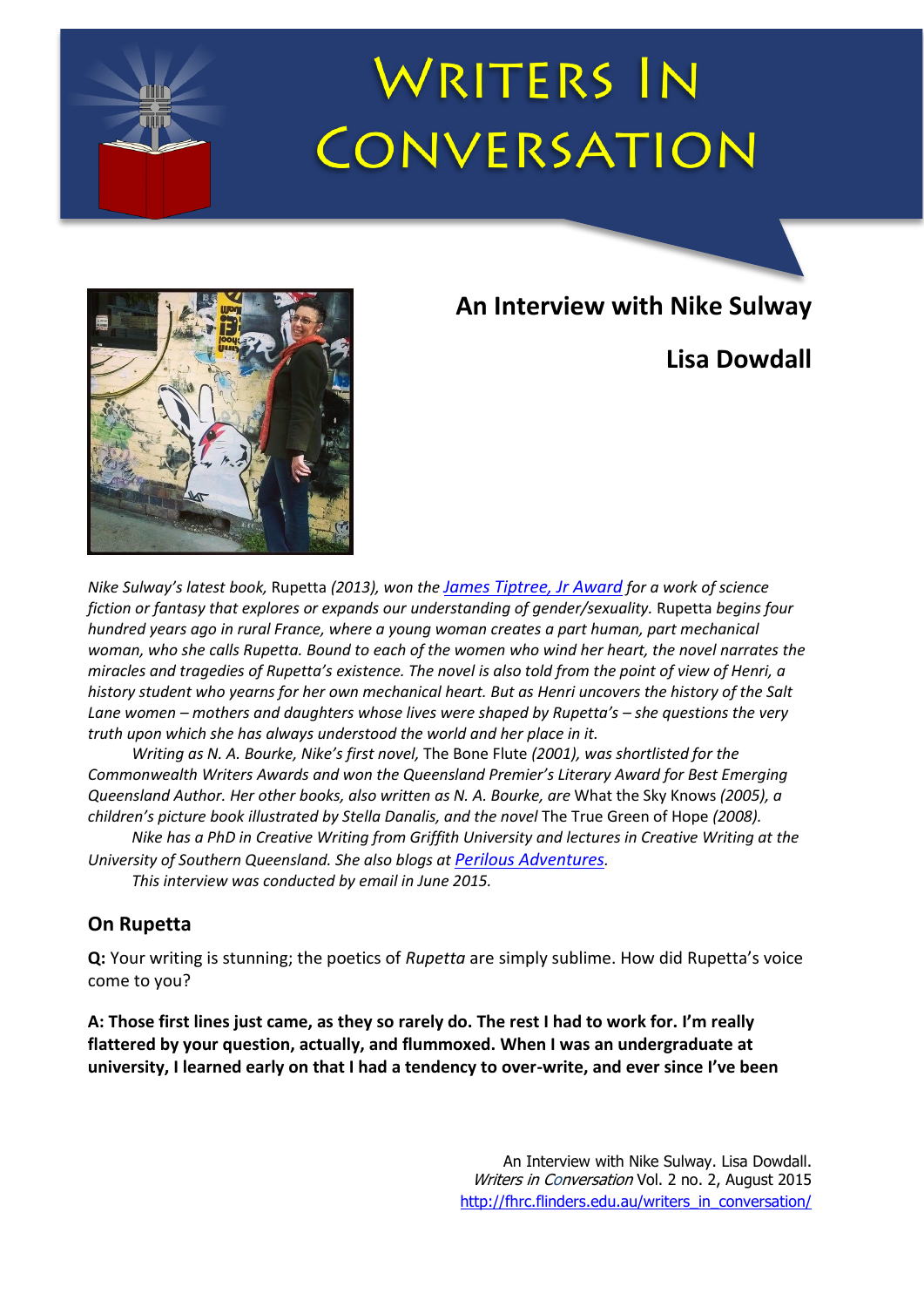**conscious of working hard to both honour my love of lyrical, poetic language, and temper it with a more ruthless editorial eye.** 

**Rupetta's voice came, like Henri's, out of my sense of them as characters. I guess you can probably never avoid having your own voice in your work, but while I was working on this book, I was trying to find a way to give both of these very different characters a way of speaking and relating to their world that at least appeared to emerge out of their experiences of the world.** 

**I wanted it to be the kind of book I love to read. A book about complex, ambiguous, monstrous and beautiful women. People who were real and lovely and cruel and strange. I wanted to give readers a story they could sink into.**

**I think the other part of it was that I was conscious, as the story evolved, of wanting to write in a way that honoured my love of the great speculative fiction writers I grew up adoring (Ursula K Le Guin, Angela Carter, for example), whose work for me was always informed by a serious but magical love of story, and a refusal to be unnecessarily simple or easy.**

**Q:** You also write poetry. How do the fiction and poetry inform each other?

**A: Poetry! I read poetry, voraciously, but I write it only like most amateurs. I love the compression of poetry. The way you can leave so much out. I love how sculptural it can be. How you can gesture towards things, and lay in a little blue here, a little scrap of copper there, and suggest a bird winging through a window.**

**I think good poetry – or at least the poetry I most enjoy – always maintains its secrets. It's the things that aren't said that matter the most. It's probably no surprise to hear that I'm rather fond of secrets and silences. Of the spaces between things. I love mysterious things. I love the darkness at the heart of the forest. The idea of it. And I do have this sense that it's OK to leave a great deal unsaid. It's OK to lead your reader towards the forest, to the edge, and let them enter it by themselves. I think that's what some of the best poetry does: provide a space you can enter. I'd like to write a book that had that sense of being something you can inhabit.** 

**Q:** Henri is fascinated by the Salt Lane women and determined to become an Obanite. To what extent does she reflect your own interest in history? How important was historical research to your imagination of the alternate history/present of *Rupetta*?

**A: I'm deeply fascinated by historical research. I'm not a historian, myself, and perhaps Henri is partly the child I forced to live out my own unlived dreams. Poor Henri! But I do love research. I love reading and note-taking and writing papers and all the nerdy academic goodness. I was the second person in my family to go to university (after my younger sister), and it was like going to heaven. Perhaps that's why I'm still here! I love the whole romance of learning. And particularly learning about the past. It's like discovering another world, piece by piece.**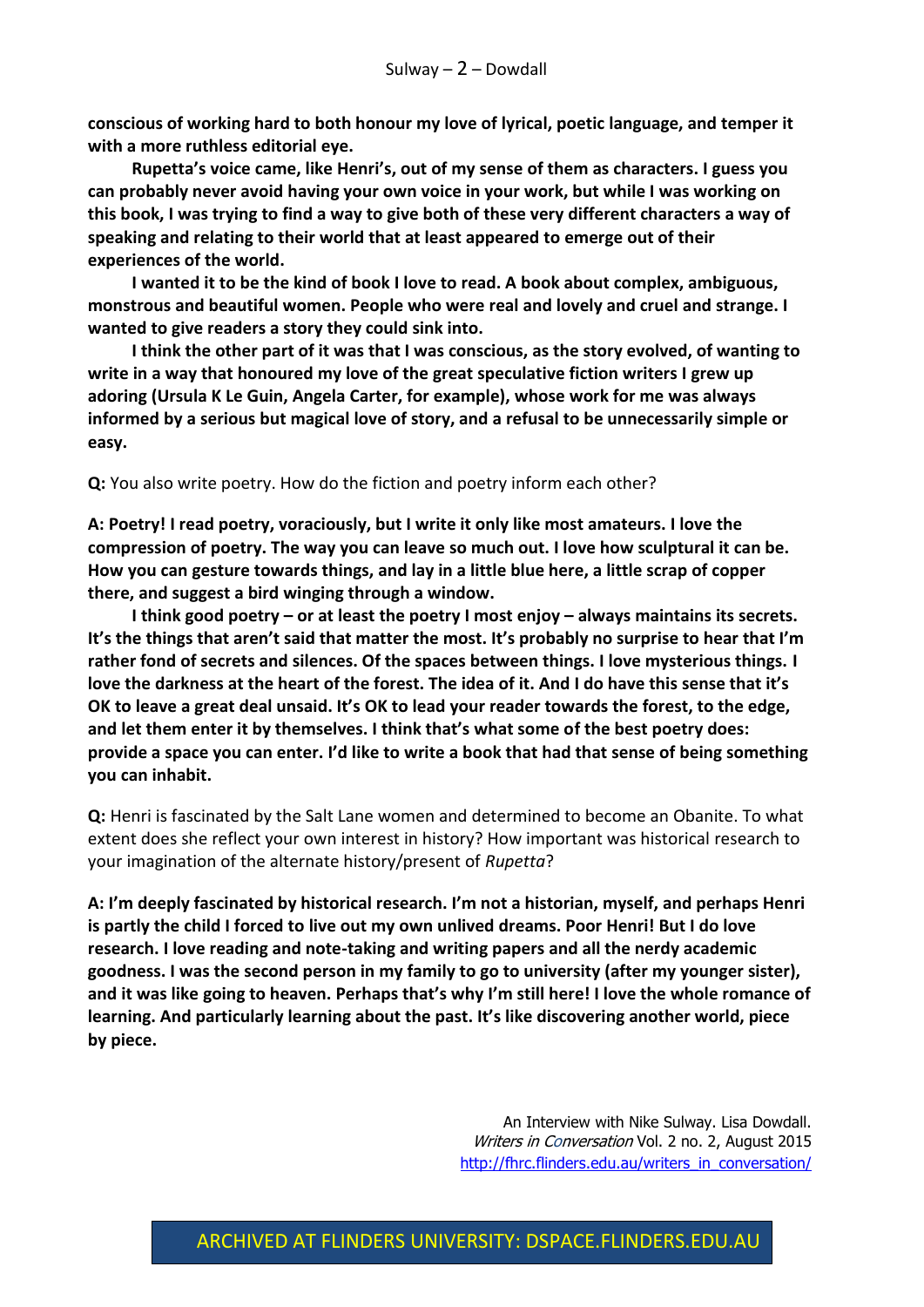**Henri does embody my own fascination with history, and particularly with the kind of social history that was unfashionable for a long time. The history of ordinary people. The history of ordinary objects and ordinary lives. Of gardening and relationships. Of love and loss. Oh, and, of course, the book is in itself a form of alternative history. It is about Rupetta and Henri, but it is also, I think, one answer to a question about what would have happened if queerness (or at least lesbianism) were normalised in Western-European culture. What if our gods and rulers had been queer for centuries?**

**Q:** Something that strikes me about *Rupetta* are the beautifully evoked yet drastically different landscapes and the places within those landscapes – the Oban college, the city of bridges, the dying house in Languedoc. Where does a sense of place begin for you? How do you imagine it and write it?

**A: These are all real places! Seriously! No? I start with the real places. In fact, I have an annotated atlas of Rupetta's world. It's our world, with a few minor adjustments. I bought a cheap old Atlas from the op-shop and madly reworked it. Anyway, the off-shoot is that all the places in the book exist within landscapes I know. They shimmer just out of sight of the real world.** 

**I think landscapes are really important parts of our writing. Each place has a history; is an embodiment of the history of the world you're writing about. And each place means something different to the people who live there. When I write about a particular place, I'm conscious that I'm writing about it from within a particular character's experience of it. That what Henri notices about Jenon's office, for example, is not what Jenon sees. And that the fjords of the great north, with monsters in their deeps, are a particular character's fjords. I don't think we can separate landscape from our experience of landscape. We are always in it, which is both inescapable and lovely. It's a bit like an expanded version of the way we are always inside our bodies, until we're not.**

**Simone Weil has this lovely piece in her writing about longing to see a landscape without herself in it; without anyone in it. She also writes about the unremitting beauty of the world, and that's a perspective I'm afraid I share, and which I think informs my writing about landscape. At one point she writes this beautiful sentence (her work is full of appallingly beautiful sentences): 'The sea is not less beautiful in our eyes because we know that sometimes ships are wrecked by it***.***' This is one of the sentences I read over and over while I was writing the opening scenes of the novel. I wanted to capture that very human thing of knowing the history of a landscape, or a person, knowing how dangerous and damaging it has been, and can be, and seeing the beauty in it anyway.**

**Q:** *Rupetta* is played out across centuries, from 1619 to the present day. It's also told from multiple perspectives and the settings range from rural France to the imaginary city of Nepholi. How did you manage all these complex elements? Did you have this scope in mind when you began writing, or did it expand as you went?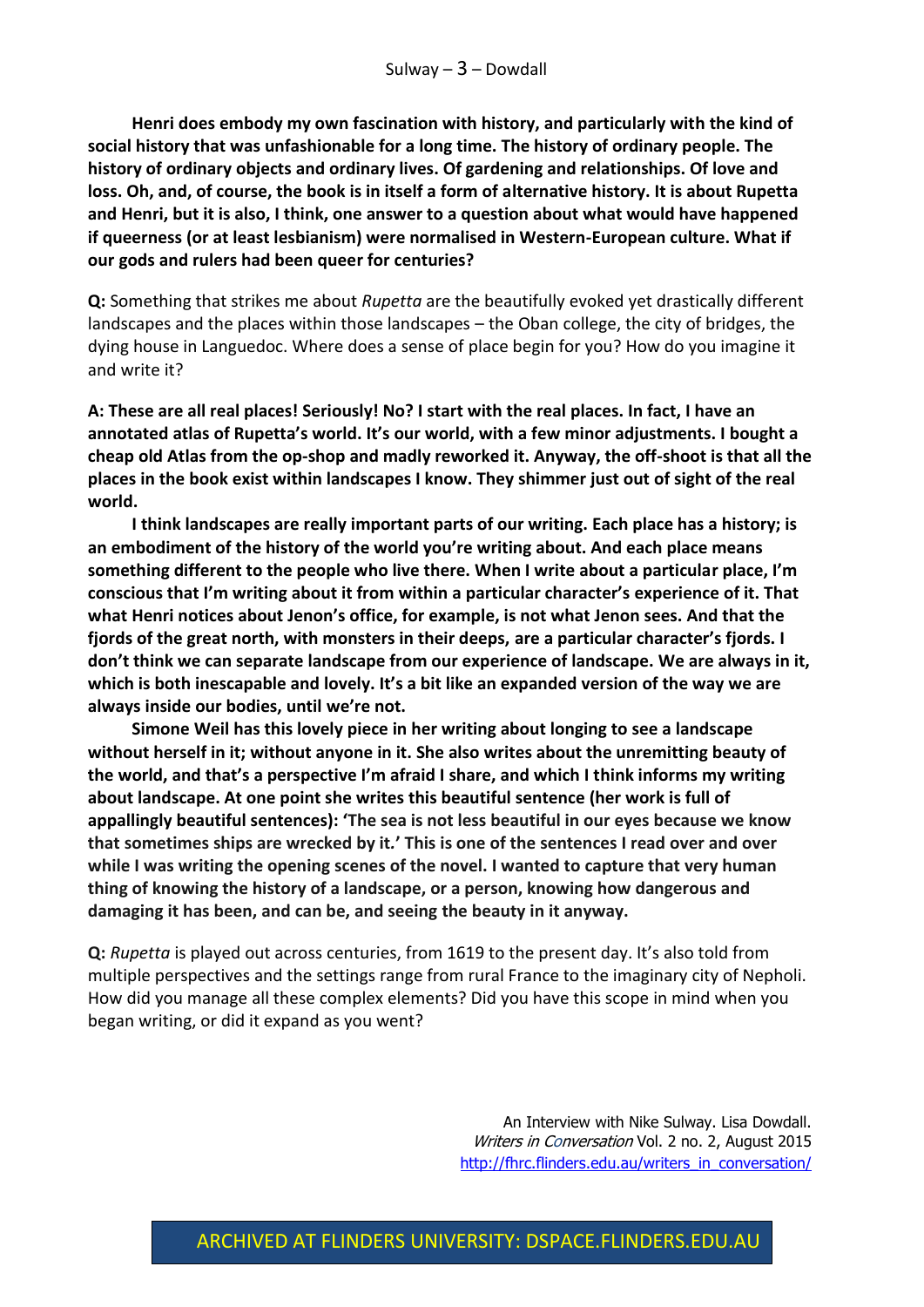**A:** *Rupetta* **started out quite modestly. I wrote a terribly unsuccessful short story that was all set in one place (the rural Queensland town of Whitestone Shute), and was basically a kind of speculative fiction reimagining of Shakespeare's** *Winter's Tale***. Then I wrote another, related story set in rural France.** 

**At first, I thought it would be a book-length retelling/transformation of** *Winter's Tale***. I was imagining something that was a little bit like Jeanette Winterson's** *Sexing the Cherry***, and a little bit like Emma Donoghue's** *Kissing the Witch***. But then, the story began to unravel, like Ariadne's thread, perhaps, and I had to find a way to map the labyrinth.** 

**I developed a series of cards for the book. They're about the size of the palm-cards we used to use in high school debating. Each one has some image or quotation on it that means something to me, that evokes some aspect of what I'm trying to express in the work. For a long time this is my planning document. I lay them all out on the table and shuffle them around till things feel right.**

**I also keep a digital spreadsheet of any novel I'm working on that maps the whole thing. I use it partly for editing, and partly for planning, and partly for project management. It has columns showing places, objects, characters, tense, viewpoint, words, symbols. I use it to track analepsis and prolepsis, and to follow the various plotlines. It also shows boring things like word counts, and how many times a particular section has been edited, whether it's on death row (i.e.: maybe going to be cut). There's also a page I call the morgue, where dead scenes go.**

**I don't plan ahead a lot during the initial draft writing, however. I work a little like Elizabeth Bishop, in terms of structure. Robert Lowell wrote this poem for/about her, <sup>1</sup> which describes how she used to pin words to the noticeboard with gaps in between, and wait for the words to fill the gaps to arrive. When I work, I know where I'm starting from, and I know (in an emotional sense) where the story will 'land'. Then it's just a matter of setting sail.**

**Q:** There are so many beautiful, nuanced characters in Rupetta – not only Rupetta, Henri and Miri, but also the Oban scholar Jenon, each of the Wynders, the Empress Kassia, Perdita, even the tiny bird Perihan. Each is beautifully realised. I felt I understood and could emphathise with each character's motivations, even if they conflicted with Rupetta's goals or caused harm. Do you have a process for developing a character? Do you find them through the process of writing? How do you inhabit their point-of-view and make decisions for them?

**A: Rupetta, Perihan, Perdita and Henri arrived almost fully-formed, one at a time, and in that order. These four entities around whom the whole book revolves.** 

- 1 Have you seen an inchworm crawl on a leaf,
- cling to the very end, revolve in air,

-

or empties for the unimaginable phrase--

feeling for something to reach to something? Do

you still hang your words in air, ten years

unfinished, glued to your notice board, with gaps

unerring Muse who makes the casual perfect?

<sup>&#</sup>x27;For Elizabeth Bishop' in Robert Lowell, *History* (New York: Farrar, Strauss & Giroux, 1973) 198.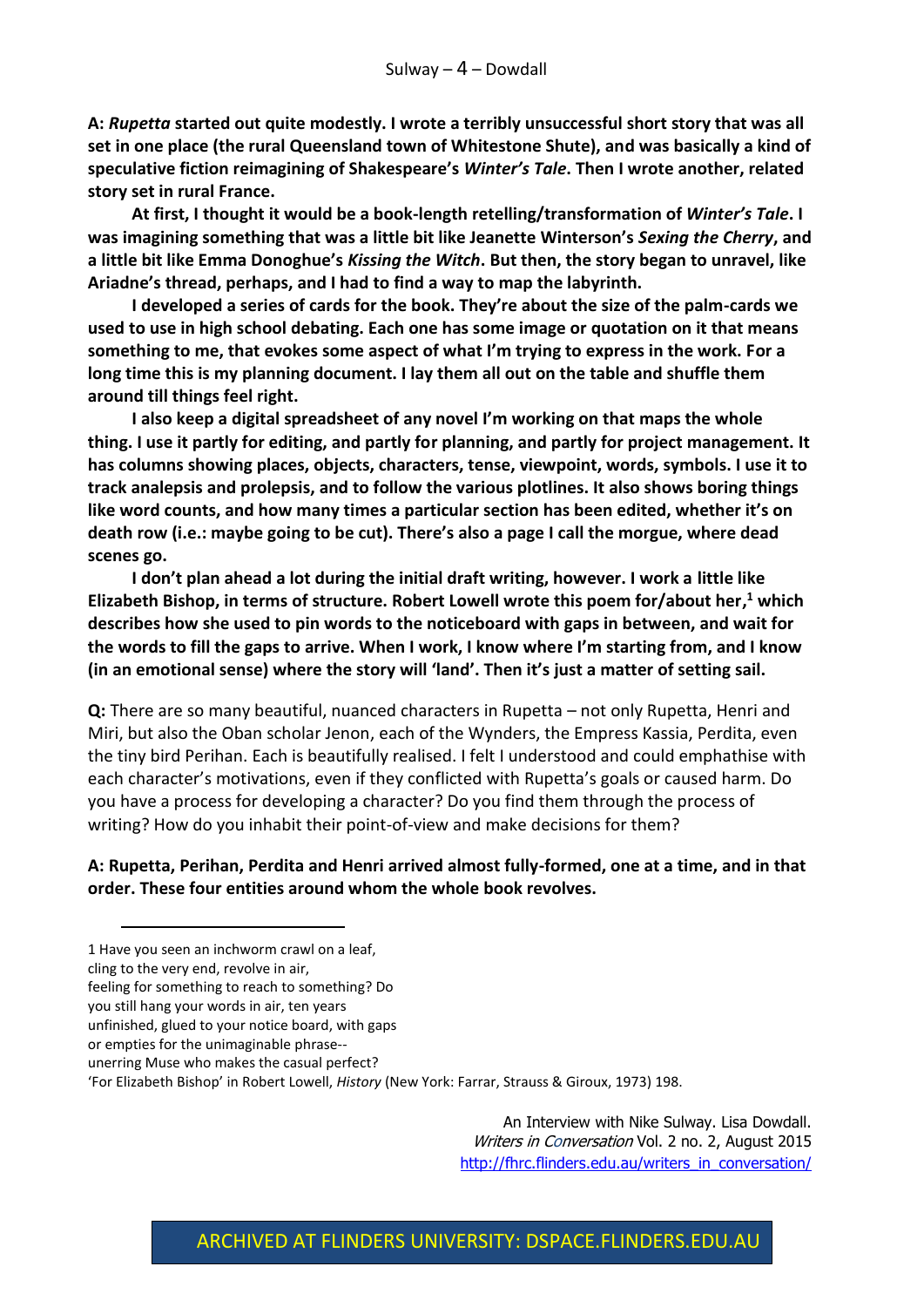**Are you a fan of Rilke? I really enjoy Rilke's poetry. And there's one poem of his that speaks, I think, to my particular way of thinking about character. He writes (this is in translation, of course):**

**Love consists in this, That two solitudes protect And touch and greet each other. 2**

-

**For me, this speaks to the sense in which we are, as humans, and will always be both unknowable and unknowing. That is – we can never know the interiority of another, and our own interiority can never be known by another. Not completely. The eyes are not, as the cliché goes, the windows to the soul; we cannot see through the eyes of another to some essential essence of their physical, social or emotional selves. The same is true of the characters we write. Each one I'm in love with, or fascinated by, and I work hard to give the reader a sense of what it is about them that I find fascinating. I think it comes back to that idea about mystery. I don't believe you can completely evoke or reveal character. What you can offer the reader are mysteries. You can offer them something of what I experience as a writer: that feeling that's like falling in love with each character as you get to know them.** 

**For me, the biggest mistake is to think you have to tell the reader everything there is to know about a character. For me, the appeal of a well-rounded character is that there are things you don't know about them. That they are so much like real people that you feel you will never know them completely. That they have secrets they are keeping from you.** 

**Q:** How did you come up with the idea of bonding Rupetta with her Wynders through a family inheritance? And through the very intimate act of wynding?

**A: I have no idea! Do you ever have those things happen where you're writing, and you think it's going to go one way, and it goes another? I did have this idea that the role of the Wynder would be hereditary, and I'd written this strange little story about Perihan, actually, in which it was animated by love. I'd been reading Collodi's** *Pinocchio* **– I was reading anything I could lay my hands on about non-human people – and I was thinking about the way he becomes a real boy through love. Such a cliché! I knew I didn't want to have a story in which Rupetta became human, but I did know that she wasn't merely mechanical, or robotic. She's not (for me, anyway) merely technological. Her becoming conscious is an act of magic, and invention. And the transformations she undergoes during her lifetime occur on at least two levels: she changes externally, through technology, and she changes internally or emotionally in the same way we all do. Through experience. Through living in the world. Through love and loss.**

**Q:** How does your fascination with monstrous things, monstrous women, relate to the characters' sexuality, as well as your point about imagining what the world would be like if we'd

<sup>2</sup> The original German is "der Liebe, die darin besteht, daß zwei Einsamkeiten einander schützen, grenzen und grüßen" and is quoted in Rilke's Letter Seven to Franz Xaver Kappus, dated May 14, 1904, published in: Rainer Maria Rilke, *Briefe an einen jungen Dichter* (Frankfurt: Insel-Verlag, 1963). The translation is my own.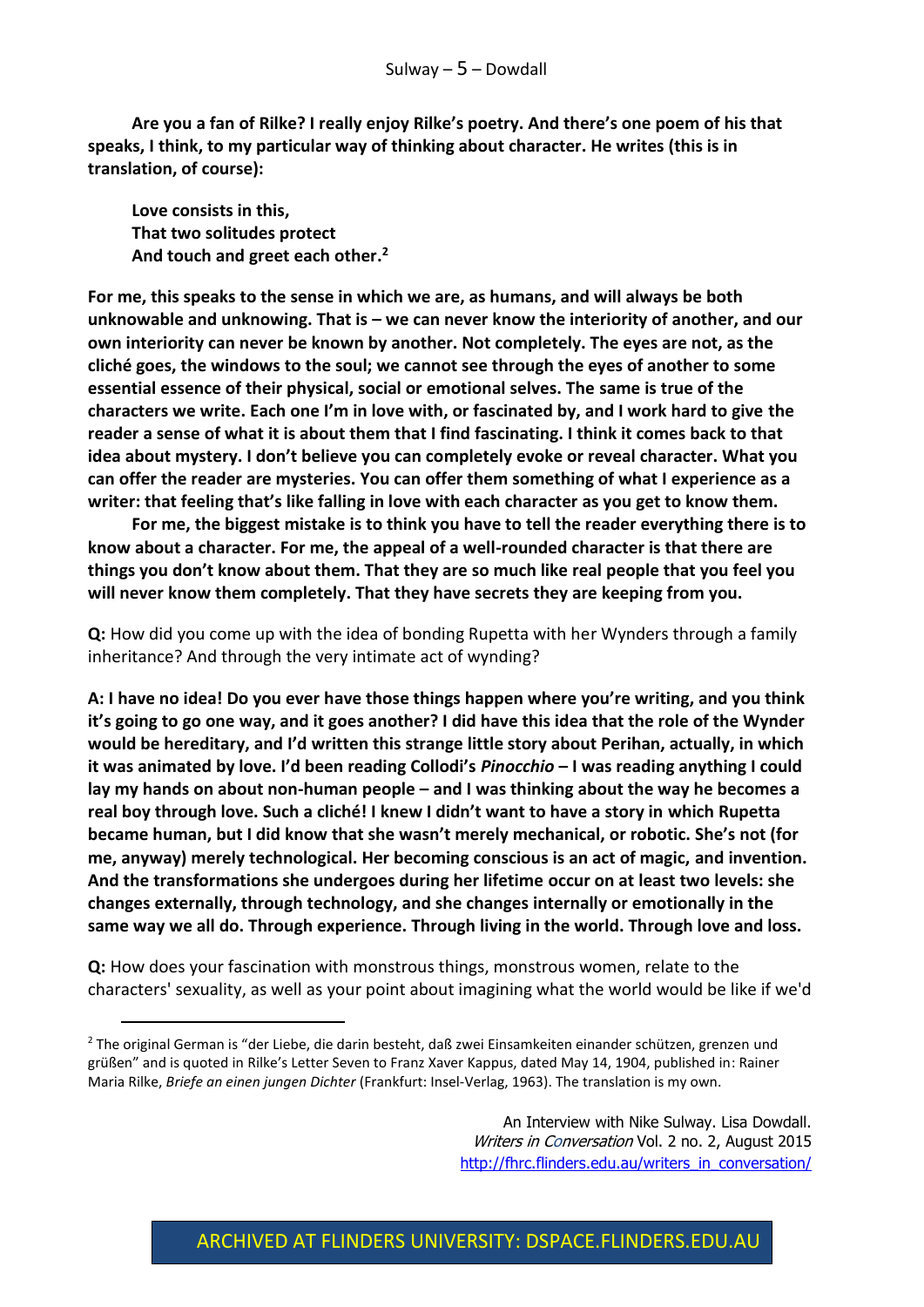had queer rulers? It's such an interesting part of the book. Are you fascinated by women's relationships? Why? When these characters came to you, were their relationships already clear in your mind? Did you learn something from their mistakes, their trauma, their love?

**A: I'm such an old-fashioned girl, and so deeply entrenched, at the moment, in reading about sixteenth-century Europe, that the first thing that comes to mind when I think about the term 'monstrous' is she Scottish reformer John Knox's 'The First Blast of the Trumpet Against the Monstrous Regiment of Women' (published in 1558). He was writing a misogynistic tract against female sovereigns, particularly the queens of the time: Mary of Guise, Mary Queen of Scots, Mary I of England. It didn't help, of course, that they were each Catholic while he was Protestant.** 

**Anyway, when he uses the term 'monstrous' he uses it in the sense it was most commonly used at the time, to mean 'unnatural'. For Knox, women who rule (women with power) are unnatural, or monstrous, not just in his own eyes, but in the eyes of God/in terms of scripture.** 

**Anyway, it's a fascinating document, and one that tracks the idea of women leaders/powerful women as monstrous backwards through a range of sources alongside his focus on the Bible, including Aristotle, St Augustine, Tertullian, St Jerome, and Chrysostom. It's written in beautifully archaic and strong and (to contemporary ears, I think) quite eccentric and powerful language. He writes, for example:** 

**To promote a woman to bear rule, superiority, dominion, or empire above any realm, nation, or city, is repugnant to nature; contumely to God, a thing most contrary to his revealed will and approved ordinance; and finally, it is the subversion of good order, of all equity and justice. 3**

**For a while, I had toyed with giving Rupetta a title borrowed from Knox. At one stage he has this little sub-heading that says (in updated English): 'The Empire of Women is Repugnant to Nature'. In one sense, perhaps it's possible to read Rupetta as one reply to Knox: a manifestation of some of his greatest fears, that an Empire of Women might be made manifest.** 

**So, all of this is a long-winded answer to say that I think notions of monstrousness have a long, ambiguous and interesting link with femininity and particularly with the notion of an 'unnatural woman'. Women have often been called monstrous when we demonstrate that we have power, and are prepared to use it, usually as a way to discourage and damn us. But monsters are also incredibly powerful and mysterious. They often hold the power of life and death over others; they have magical powers, and belong more to the realm of gods than of men.** 

**Rupetta, as a character, is (I think) monstrous in a number of ways. She's most definitely 'unnatural', in that she's not a purely organic creature. And inasmuch as she's a** 

-

<sup>3</sup> John Knox, *The First Blast of the Trvmpet Against the Monstvovs Regiment of Women*, 1558. http://www.gutenberg.org/ebooks/9660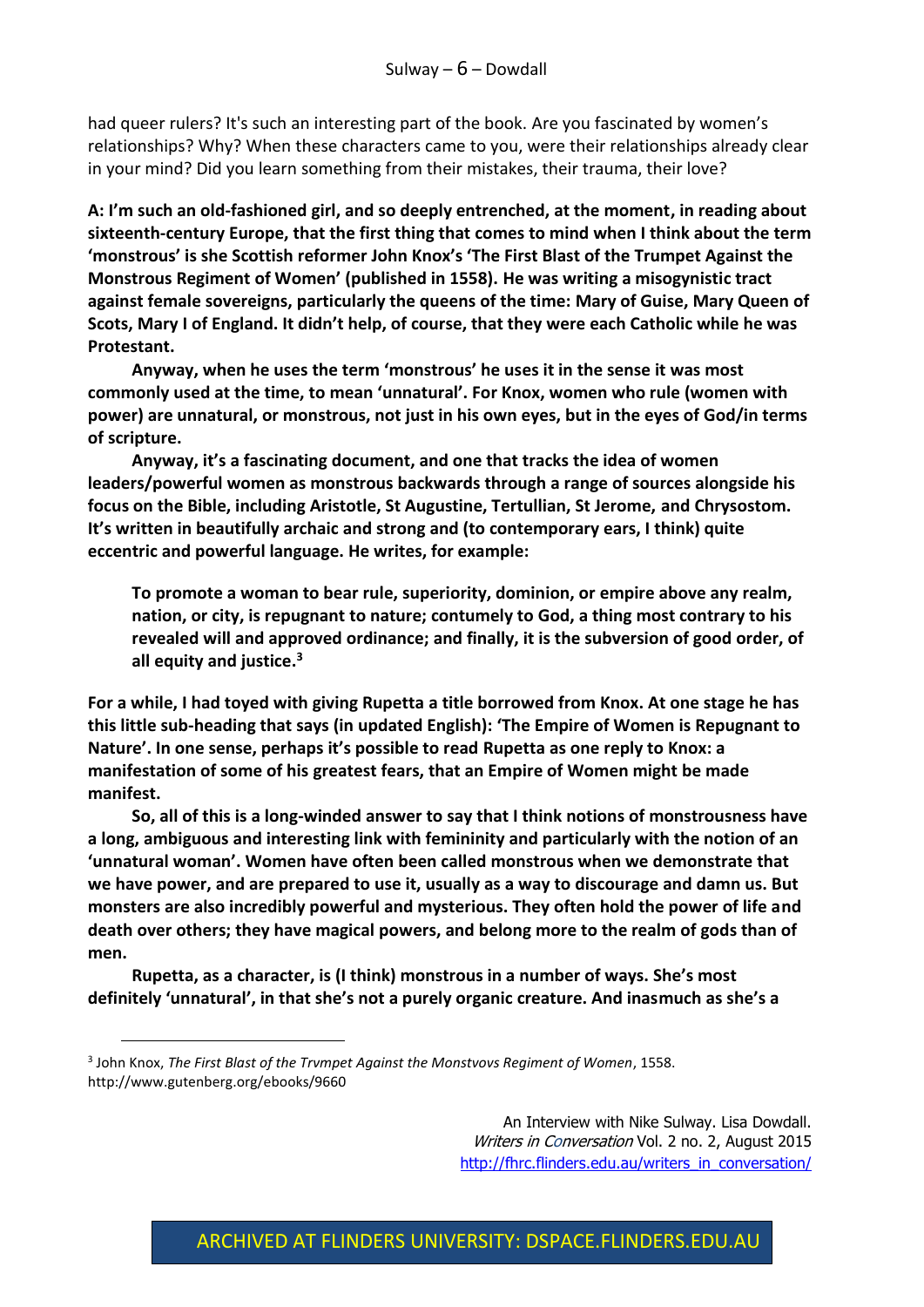**woman at all, she's also monstrous because she exercises power in a range of ways. Power that's historically associated with masculinity. And she's queer, and is at least partly responsible for creating a queer empire. At least triply monstrous, in Knox's terms. Contrary. Difficult. Complex. Unwilling to remain singular or still. Unwilling to be what others insist she is. For me, one of the most interesting things about the connections between femininity and monstrosity is that some images and language are about the refusal of the monstrous/feminine to be what others expect it to be. Or to remain one thing.**

**We are multiple and strange and powerful.** 

**As to why I wrote about queerness and queer women, I guess the most obvious and simple answer is because I identify as queer, and I think there are far too few stories about queer women's experiences. I want to write the kind of books I long to read. Books in which women's passions for each other are deep, complex, multiple, strange, sad, and beautiful. Not clichés. Not flat tragedies. I want to be able to live in a world where (for a long, distended, imaginary moment) women are allowed to be everything they can be, and can love whoever they want to love. I want to be able to imagine what that might look like, in part, so that we can take that knowledge of what's possible into the real world, and work towards making a better future.** 

**The character's relationships with each other, and particularly Henri and Miri's relationship, grew alongside the writing of the book. I knew they would meet and fall in love (I wrote the book in chronological order, even though I knew it would not end up that way), but I didn't know what shape their love would take. It surprised me in some ways, and broke my heart in others.** 

**Every time we fall in love, every time we write about falling in love, we harbour some desire for it to be perfect. For us (and our characters) to be transformed into perfect creatures. But Henri and Miri are, like the rest of us, monstrous in their own ways. For me, their story was as much about learning to love the monster in themselves and each other as it was about anything else.**

**Q:** How did you come up with the game of Oråki? What makes a good player? Who would you like to play against?

**A: The game came very early on. I had a scene (that ended up being cut) in which Miri and Henri are playing a harmless version of the game, using it to flirt with each other, really, through the narrative-building aspect of the game. The game is based on a story in a little Chinese fairy tales book I had as a child. It had two stories in it that I really adored. One about the two lovers, the** *zhinu* **(织女) and the** *niu lang* **(**牛郎**), who are separated by the milky way/river, and can only come together once a year, over a bridge of birds. The other was about a boy who encounters two old gods playing a board game in the forest.** *Go***, I think, or perhaps Chess. I don't have the book any more, sadly.** 

**I'd also read in Masudi's مروج ذهب ال عادن وم جوهر ال***) Meadows of Gold and Mines of Gems)*  **about the history of chess. He writes about how chess was invented during the reign of Balhit, and that Balhit preferred chess to backgammon because the winner was wise, and not a fool. Anyway, in this ancient version of the game every piece was consecrated to a different**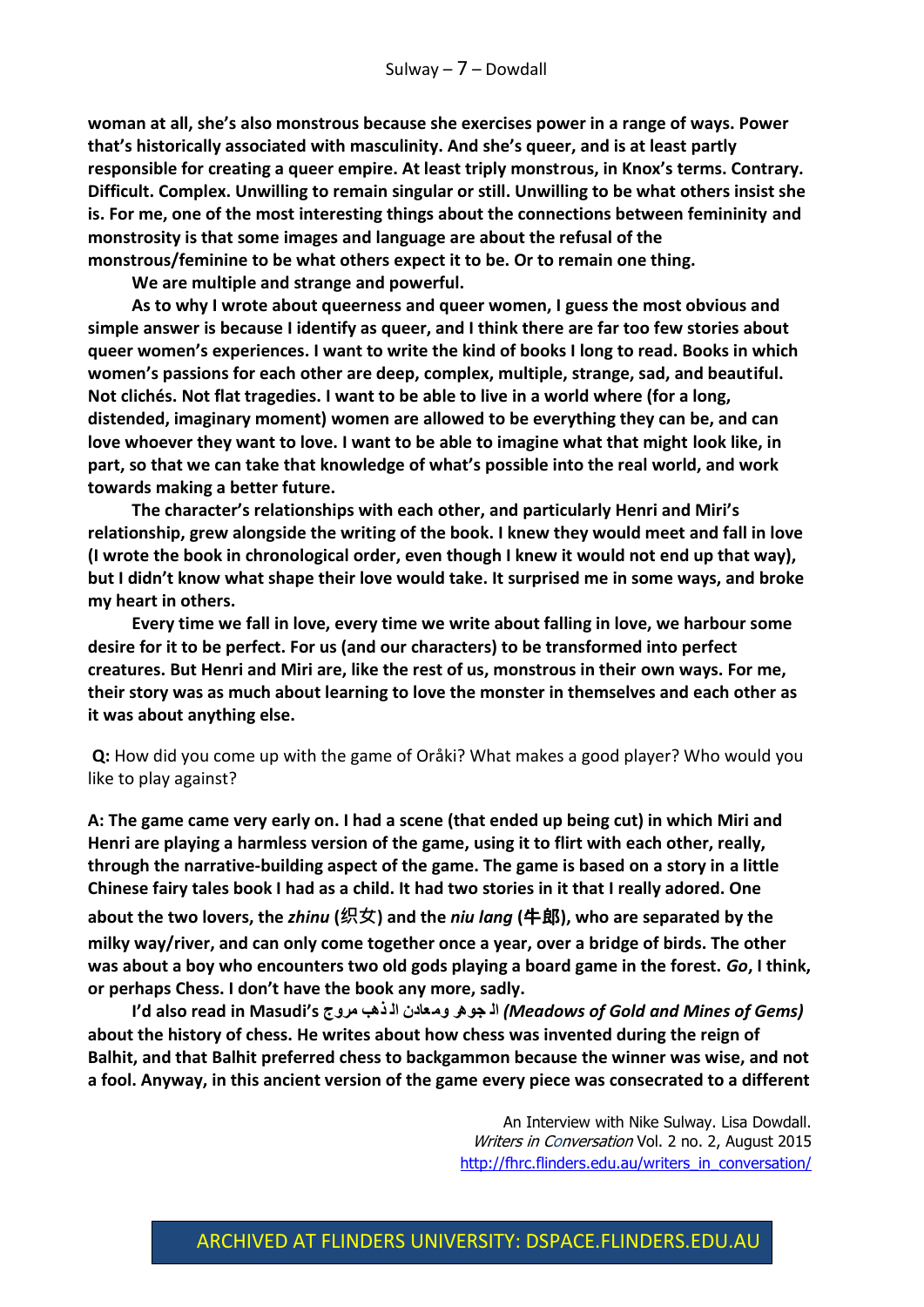**star. My translation also says that Balhit 'gave to the pieces the figures of men and animals, distinguishing them by certain degrees and ranks'. As you can see, I didn't have much more work to do to create the Great Game.**

**A good player is a good storyteller, a ruthless tactician, is smiled on by luck, and experiences no pain when their fingers are severed!**

**Hmmm. Who would I like to play with? As long as we're playing the non-blood sport version, I'd love to play with anyone who can spin a good story. I think Virginia Woolf would make a wonderful opponent. She has a tactician's eye for imagery. But possibly I'd most like to play against Rupetta. She'd beat me, but it would be worth it.** 

#### **On writing**

**Q:** Your work is often based around fairy tales, myths or fables. What is it about these stories that engage your imagination, and what can you achieve by reworking them? For example, you've called *Rupetta* a contemporary fairy tale. Why? You've also stated in other interviews that it makes you a little bit uncomfortable to be labelled a science fiction writer. Why is this? What do you think it is about the fantastic or the impossible that helps you tell your stories?

**A: Have I? How ungracious of me! I think my discomfort is about not feeling sure that this particular book would meet the expectations of most dedicated science fiction readers.** 

**Some responses I've had to the book from readers who've come to it expecting science fiction have confirmed my discomfort. They're the readers who are upset that I don't explain how Rupetta works. Or go into more medical-scientific detail about the manufacturing and/or functioning of the Obanite's mechanical hearts. For me, they're missing the point. The story isn't meant to be realistic. For them, the story isn't offering what they expect from a work of science fiction. It isn't concerned about the realism of the science, particularly the technological science that informs the story.**

**This is why, for me, the story is closer to a fairy tale, or a fable. The technology only looks like technology. It's as technological as the little mermaid's legs, or the six shirts the sister sews to transform her brothers from swans to men or, perhaps more similarly, the false nightingale that is given to the emperor in Andersen's tale. It's a narrative device, a symbol that gestures towards some other narrative truth.**

**I** *adore* **fairy tales. They're flexible, erotic, strange, magical. They tell truths in odd forms. They offer us ourselves in a simpler and more direct form, sometimes, and in a more magical and other-worldly one at other times. I grew up with them, so I feel that partly the appeal is that they're part of my inner world of symbols. I understand the allure and the threat of a red apple; the power of silence; the sting of nettles gathered from a grave. I think fairy tales allow us to speak about the larger truths of life without necessarily falling into cheap melodrama. I think the images they contain are often beautiful. They resonate, for me, in ways I can't easily articulate. There's something about a fossil-headed fish, or a girl whose red shoes won't stop dancing, about a witch's house with chicken feet, or a bear who loves you. They allow us to step sideways, into this other world that both is, and is not, our own.**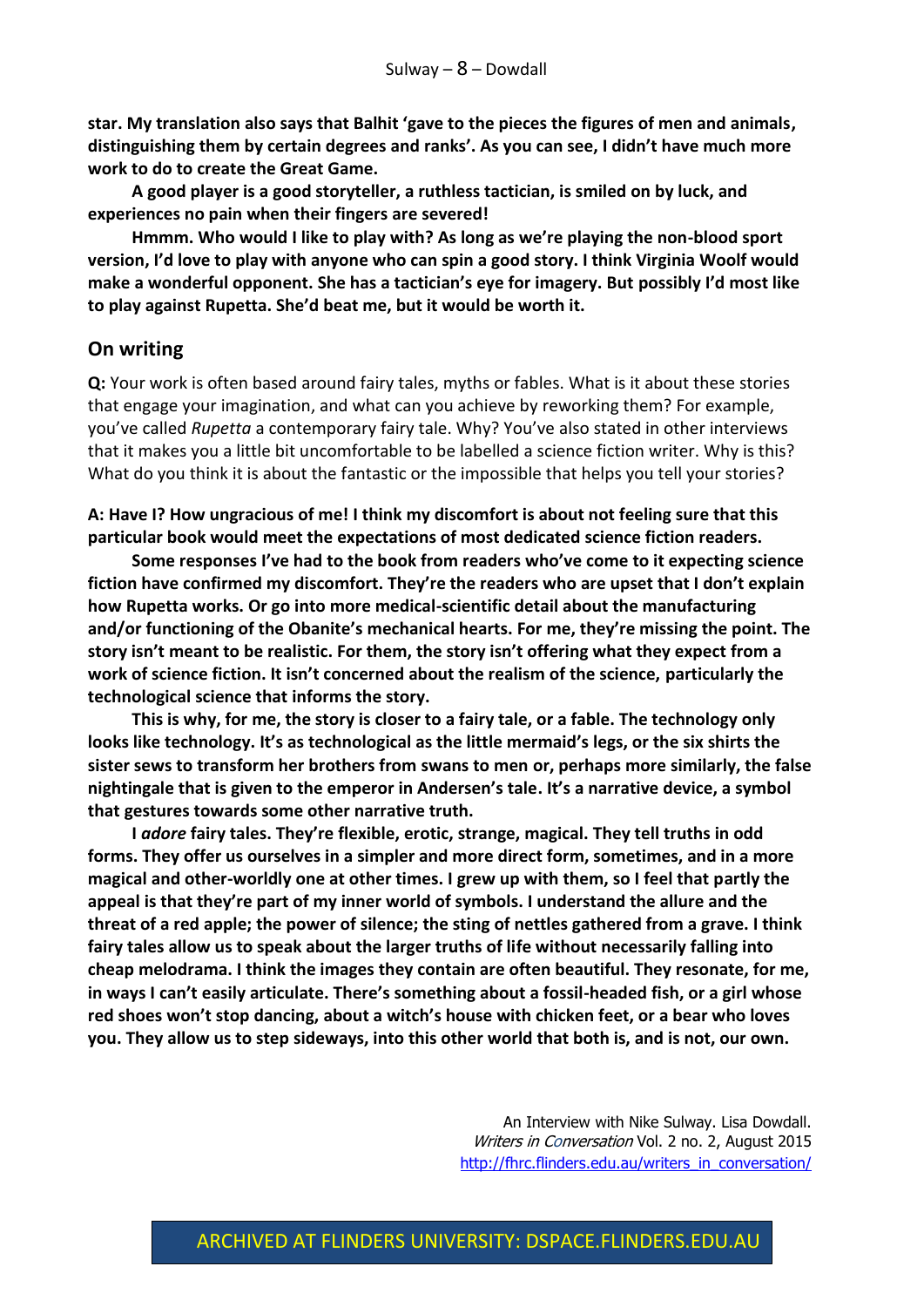**Q:** When reading your writing I often felt like I was watching a film or listening to music. Are there any particular filmmakers, musicians or artists who inspire your writing?

**A: You are a shameless flatterer! Thank you. I have this horrible feeling that as soon as I name a few artists whose work I admire and send this off into the ether, I'll remember all the others I haven't named, that I also love.**

**I listen to classical music when I'm writing, and compose playlists that accompany each novel. I have a Rupetta playlist that's an embarrassingly uneducated mish-mash of music. Arvo Part, Elena Kats-Chernin, Philip Glass, Bach (oh, Bach!), Shostakovitch, Elgar, Webern.**

**When I'm not writing, I gorge on particular artists. I'm still going through a strong Iron & Wine stage (I love the images and subsumed narratives. The lyrics are like poems), Beth Orton, Angus & Julia Stone, Jen Cloher, Gillian Welch. I adore the soundtrack to** *Into the Wild***, and Sarah Blasko, and …**

**Well, of course, I adore lots of fairy tale illustrators. John Bauer is one of my favourites. I also really love Gordon Laite's illustrations. He did the illustrations for the Golden Book** *The Blue Book of Fairy Tales***, which I've always adored. His illustrations for** *Six Swans* **were completed in the 1960s, but only released by Little Golden Books last year. They're astonishingly wonderful. Full of beauty and monstrousness.** 

**I know almost nothing about contemporary art, though there are artists whose works I adore. One that has stayed with me, and that I still dream about, was an installation by Céleste Boursier-Mougenot [From here to ear (v. 13)]. It was an enormous gallery room, filled with a series of octagonal structures made of maple and plywood, harpsichord strings, and piano pins. Hanging within each structure was a sculptural tangle of coat hangers, and nests, suspended bowls of seeds and water. And in this room were thousands of finches.** 

**Finches!**

**In my dreams, the artwork is somehow tied up with another image I adore: a photograph of some of the finches Darwin collected, held in the Natural History Museum. There are 13 species, all sparrow-sized and brownish in colour. Each with long, narrow tags attached to their feet. The tags are white, or red. They're just unspeakably strange and beautiful and sad.** 

**Oh! And another artist whose work I adore is Marina Abramovic. 'The Artist is Present' is astonishingly moving. And simple. It is serenely and simply itself, but I wonder what a literary version of such a work would be. Perhaps it would just be a reader who sits and waits, and reads whatever you offer them while you wait, in silence.**

**Q:** What has winning the James Tiptree, Jr Award done for you and your career?

**A: Gosh! Enormous things. For a start, one of the enormous privileges that came with winning the award was that I travelled to the United States to take part in [WisCon](http://www.wiscon.info/index.php). I'm not much of a Con person: I'm too introverted to enjoy the general noise and hubbub, and though there are usually lots of people at those sorts of events whose work I admire, I rarely have the courage or energy to talk to them.**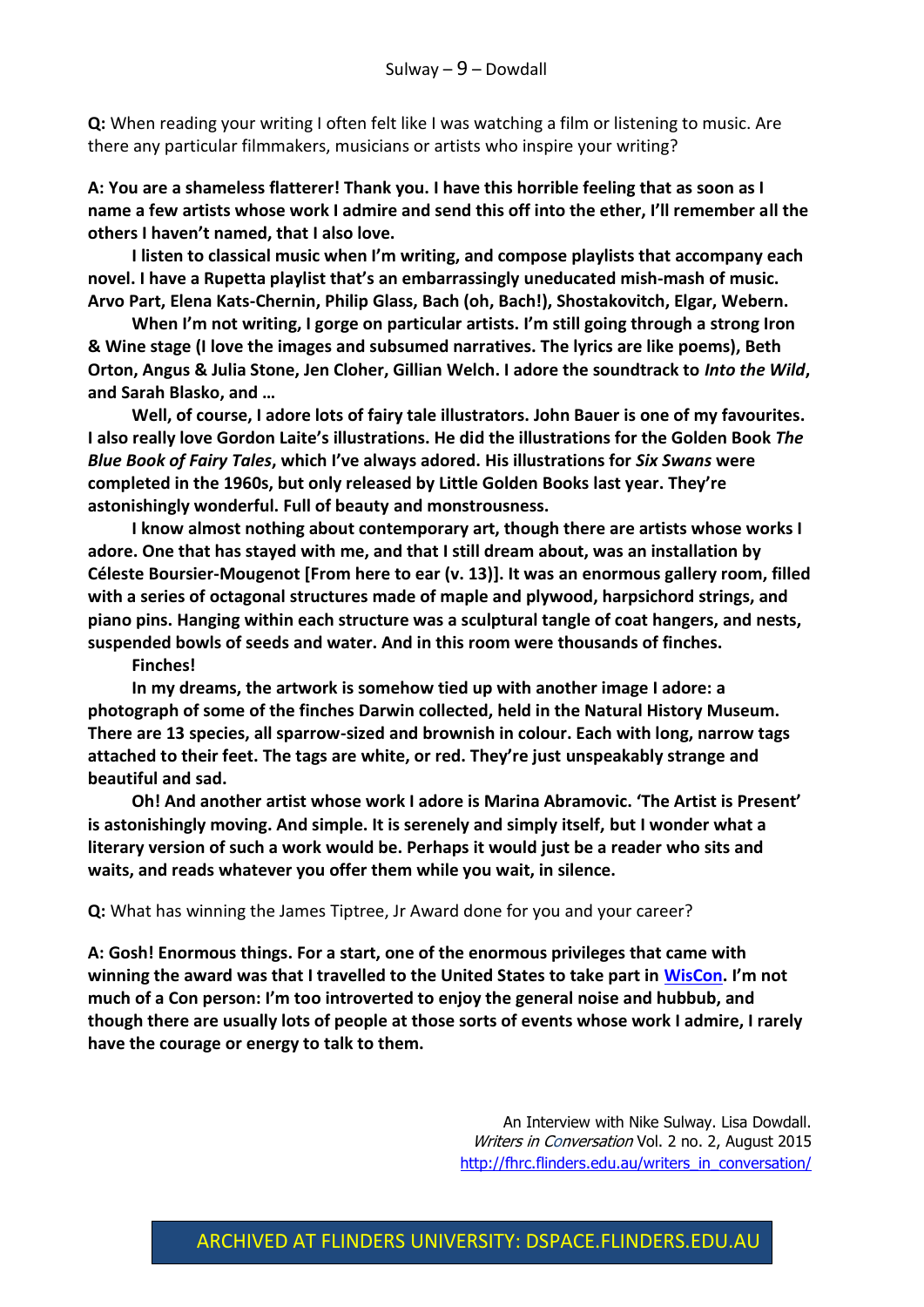**But WisCon was amazing. I was absolutely inspired by the breadth and depth of intelligent, thoughtful, diverse and stimulating conversations that I was privy to. I came away from the Con enormously humbled, and enormously grateful for being exposed to such a wide array of great minds. One of the key things, for me as a writer, was a real sense that it was OK to be interested in writing stories that engaged with questions of gender. Which sounds odd, I guess. Of course it's OK! I mean something more than that. I think that I was reconnected with how important those stories are, and how exciting being part of that community is, and how wildly diverse and strange and beautiful that world is. I came away inspired to write more radical, more difficult, more strange stories. I'm not sure if I've done that yet. We'll see.**

**Also, just saying, but I got to meet some of my heroes. Well, 'meet' may be a strong word. Sit in the same bar as? Hiromi Goto, Nora K Jemisin, Karen Joy Fowler, Aliette de Bodard, Eleanor Arnason … I could go on. And on. But OMG! I was in a ballroom with Ellen Kushner. Ellen Kushner** *sang* **to me! Words cannot describe what that was like. How magical. How affirming. How much it inspired me to want to do and be more.**

**In practical terms, I think it's made my work visible to people who might otherwise never have found it. I'm really grateful for that, and for the connections it's helping me forge with other writers, publishers, editors and readers.**

**Q:** You will be judging the James Tiptree, Jr. Award for 2015. What are you looking for in the nominees' work, aside from an exploration or expansion of gender/sexuality?

**A: Awesomeness! You know that beautiful definition of poetry by Emily Dickinson that everyone quotes?** 

**If I read a book and it makes my whole body so cold no fire can warm me I know** *that* **is poetry. If I feel physically as if the top of my head were taken off, I know** *that* **is poetry. These are the only way I know it. Is there any other way?<sup>4</sup>**

**For me, what I'm hoping for is something akin to that. An experience, as a reader, of having the world and my relationship to it, my body and my relationship to** *it***, turned inside out.**

**I think I'd be happy to read a work that merely 'explores' what we already know about gender and sexuality and sex, but I'd be totally thrilled by a text that really 'expanded' my/our thinking and knowledge about those things.**

**Q:** Can you describe the [Exquisite Cadaver experiment](https://theconversation.com/an-experiment-in-collaborative-writing-day-ten-35618) you recently participated in? Why did you decide to take part and what did you think of the story that emerged? Did the writers communicate at all outside of the story?

**A: Exquisite Cadaver is a writing game invented by the surrealists. I was invited to 'play' an online version of it as part of** *The Conversation***'s attempts to foster discussions in and about** 

-

<sup>4</sup> Letter 342A in *The Letters of Emily Dickinson*, ed. Thomas H. Johnson and Theodora Ward (Cambridge, Mass.: The Belknap Press of Harvard University Press, 1958)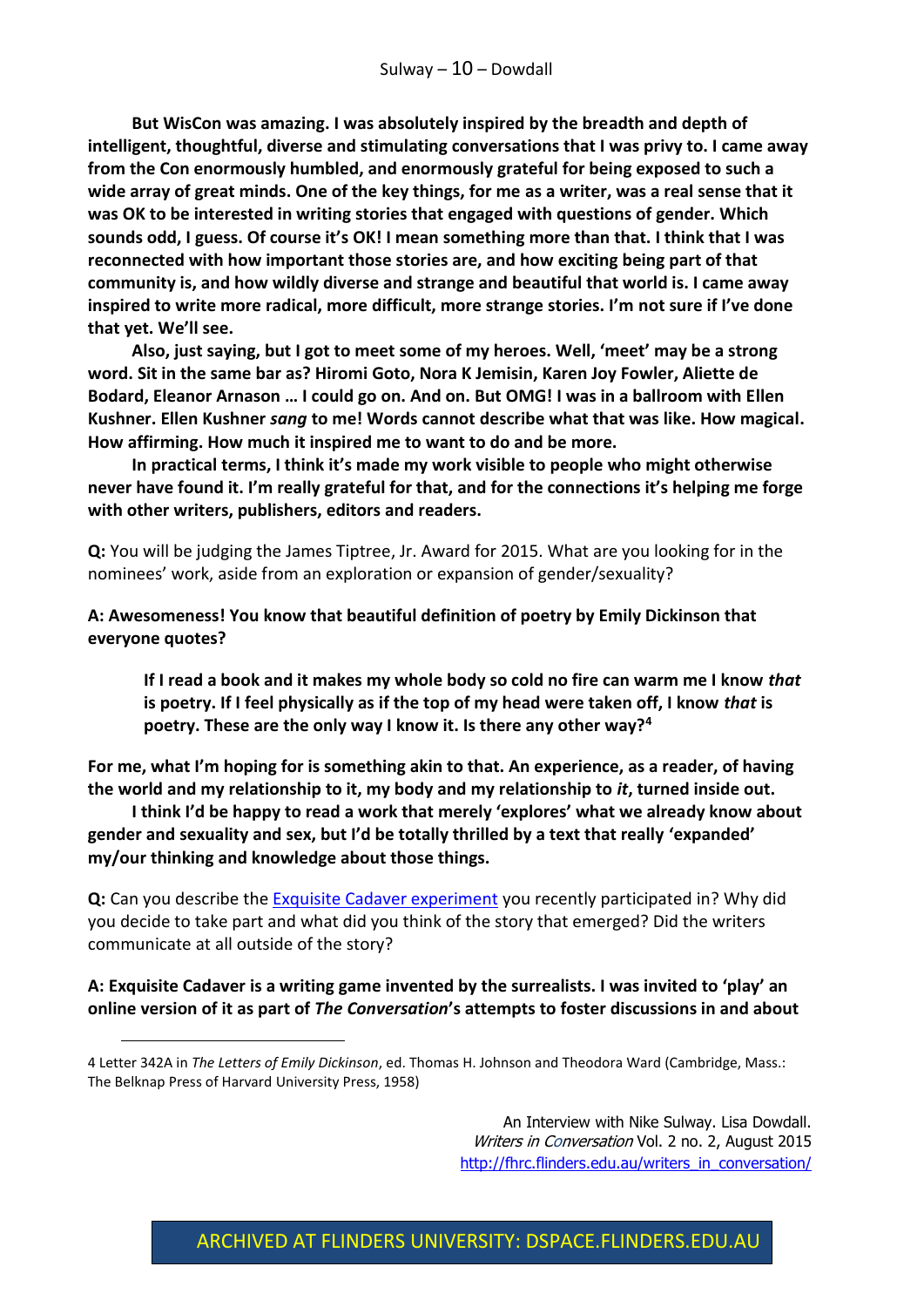**creative writing/creative practice. I was invited by an editor at** *The Conversation***, and had no idea who the other writers were. We had no contact with each other before or during the writing, only afterwards, as it was being published.**

**To be ruthlessly honest, I didn't enjoy it very much. I thought I would, which is why I agreed to do it. And I thought the idea of it was fascinating. I'm fond of literary games, and often use them in my teaching to encourage playfulness and collaboration in myself and my students. But when I received 'the story so far' my heart sank. It was a male character, a war theme, and a dead male body. Very serious and abstract and literary. I was in equal parts intimidated and unimpressed. I think the result was some of the worst writing I've published. At once timid and self-conscious. Trying to be a good girl and play along, when what I really wanted to do (but wouldn't give myself permission to do) was upturn the whole direction of the story. I do sound like a grumpy old feminist! I** *am* **a grumpy old feminist. But also not grumpy enough, sometimes.**

**I was both surprised and appalled when, in the ninth and tenth instalments, Camilla Nelson and Jane Messer broke with the spirit of the story. Camilla by breaking the frame with an 'it was all a writing assignment' reset, and Jane by writing a response that treated the whole thing as if it was an assignment submitted by 'Camilla'. I admired their chutzpah and wished I'd been so brave, but was also a little. That kind of 'trick' ending—a version of 'it was all a dream'—is the sort of cheap trick I think we should avoid in most writing contexts.**

**That said, I did and do think it was an interesting experiment. Albeit (I think) a failed one. I'd love to see a more truly collaborative work produced: one where the authors communicated with each other, agreed on a starting point, where the text was more of a negotiated thing. And perhaps one where the authors chose to work together – chose each other – and established a sense of themselves as a cohesive group working on a shared project.** 

**Q:** What are you writing goals and how have they changed over time?

**A: I have two types of goals. Intrinsic and extrinsic ones. And they change all the time in some ways, and not at all in others.**

**The intrinsic goals are ones that I have control over, and are about writing as an art form. These shift over time, but at their heart they're always the same goal: write a good book. Write the best book I can write. Write something that moves someone. That offers solace and inspiration. Then there are the more concrete goals that are under my control: finish this book, write** *x* **short stories, send them out into the world and cross my fingers.**

**The extrinsic goals are ones I don't have control over. And they're generally more career or real world oriented. I really, really suck at these. While I'm writing, I get far too caught up in the internal goals of the work. I don't write in a vacuum, but I'm not a marketoriented writer. I'm not writing with one eye constantly on the prize. In fact, I think I've become more market-aware over time, but in a way therefore less governed by it. When I started out, I wanted to get a novel published. I thought everything after that would be cream. Of course, that's not how publishing works for most writers, most of the time. Now my extrinsic/external goals are just to find ways to sustain myself as a writer. To make**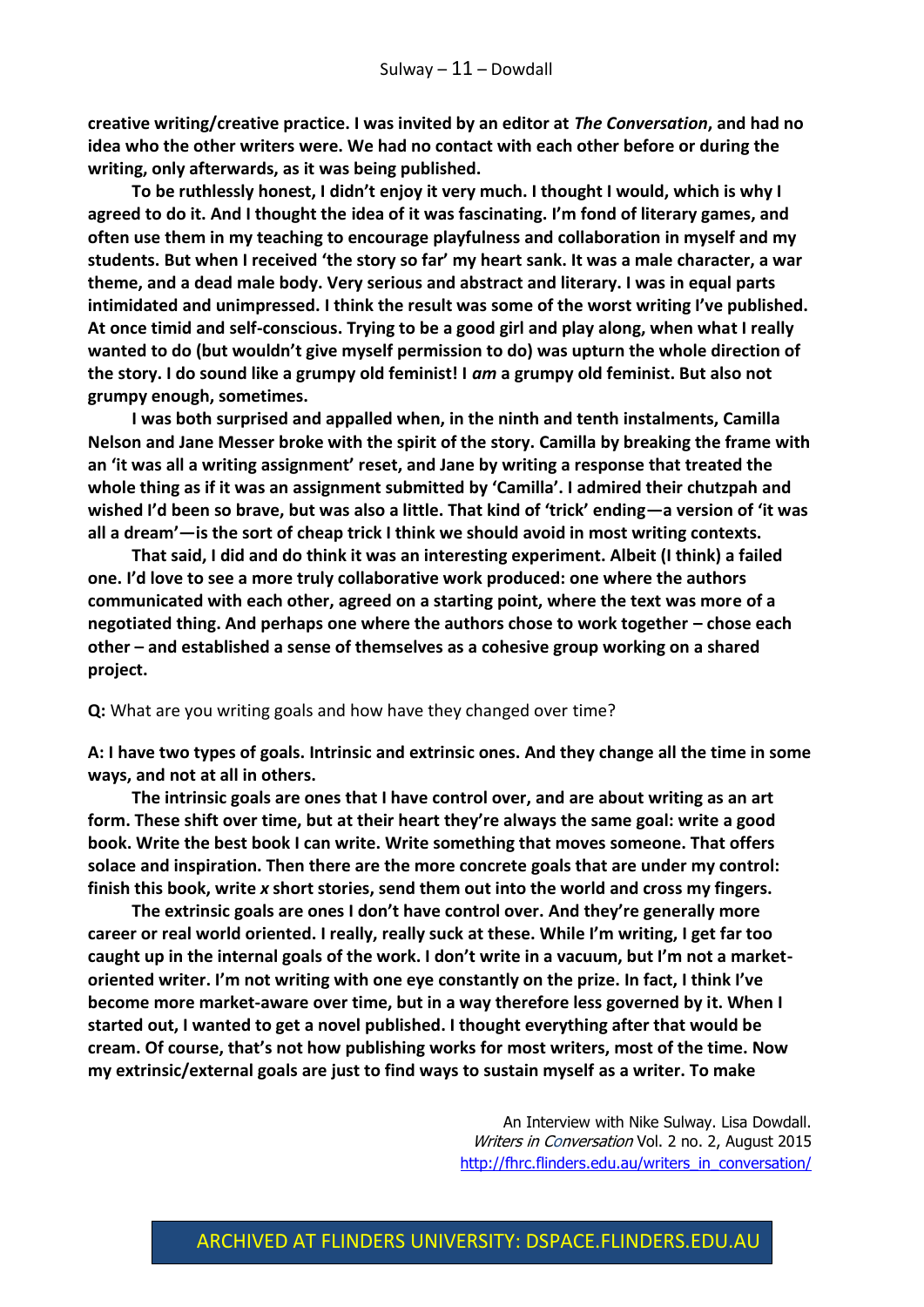**enough money to 'buy' enough time to write. And to keep publishing. Right now, one of my extrinsic goals is to see my next book get widely read, reviewed and appreciated.** 

**For me, the key is to balance the goals I have control over with the ones I don't. Pinning all my dreams on the whims of publishers or literary judges is only going to lead to heartbreak, so I focus instead on what I can do to grow my writing tree. Finish the book. Make it the best book I can make it. Send it to the publishers or other readers I think will most appreciate it/might publish it.**

#### **On teaching and research**

**Q:** Aside from writing, you're also a researcher. What are you current research interests? How are they informed by your own writing, and how does your writing inform the research?

**A: I've got a few little research projects burbling along at the moment. Or research interests, maybe? You'll probably be unsurprised to hear that questions of gender and sexuality, and the role of women in literary production, are all key interests of mine. I'm still obsessed with fairy tales, and science fiction.**

**I recently gave a paper, for example, on the relationship between transformation, silence and gender in the fairy tale** *Six Swans***, which is Andersen's version of the ATU451 tale type. The paper included a discussion of one of my works-in-progress, which is a novel called (for now!)** *Tern***.**

**I'm also working on a paper about the relationships between gender, death and artificial intelligence in popular culture, with a particular focus on the Alex Garland film** *Ex Machina***, but reading that against Wittgenstein's Blue Book, and the Perrault tale** *Le Barbe Bleue* **(Bluebeard).**

**Oh! And I'm doing some work on alternative history representations of time/history, looking in particular at some of the works of Jeanette Winterson (***Sexing the Cherry***) and Sarah Waters.**

**It's hard to explain how all this relates to my writing without going into enormous and ridiculous detail, so I'll just try to give a sense of the relationships going on here.**

**I'm working on three novels at the moment, which is nutty, but there it is. One is the novel** *Tern***, which borrows some of its narrative structure and key images from the ATU451 tale type. It's the story of a rural Australian woman whose sisters are all transformed into various animals or objects, after her father's farm is repossessed by the bank. It's easy to see the connection there, I think, to my interest in** *Six Swans***.** 

**I'm also writing an alternative history series of books about Henry VIII's three children: the orphan rulers of England (Edward, Mary and Elizabeth). The first book, which is the one I'm mostly focused on right now, is called** *The Orphan King***; it's about Edward, of course, but is deeply connected to ideas about time and history, and is a sort of practical application of my ideas about the role of historical fiction: what it can do, and what it can't do.**

**So, in a sense, all of the research I'm doing at the moment is deeply personal. It's all connected to the reading, thinking and research I need to do to write the books. And the**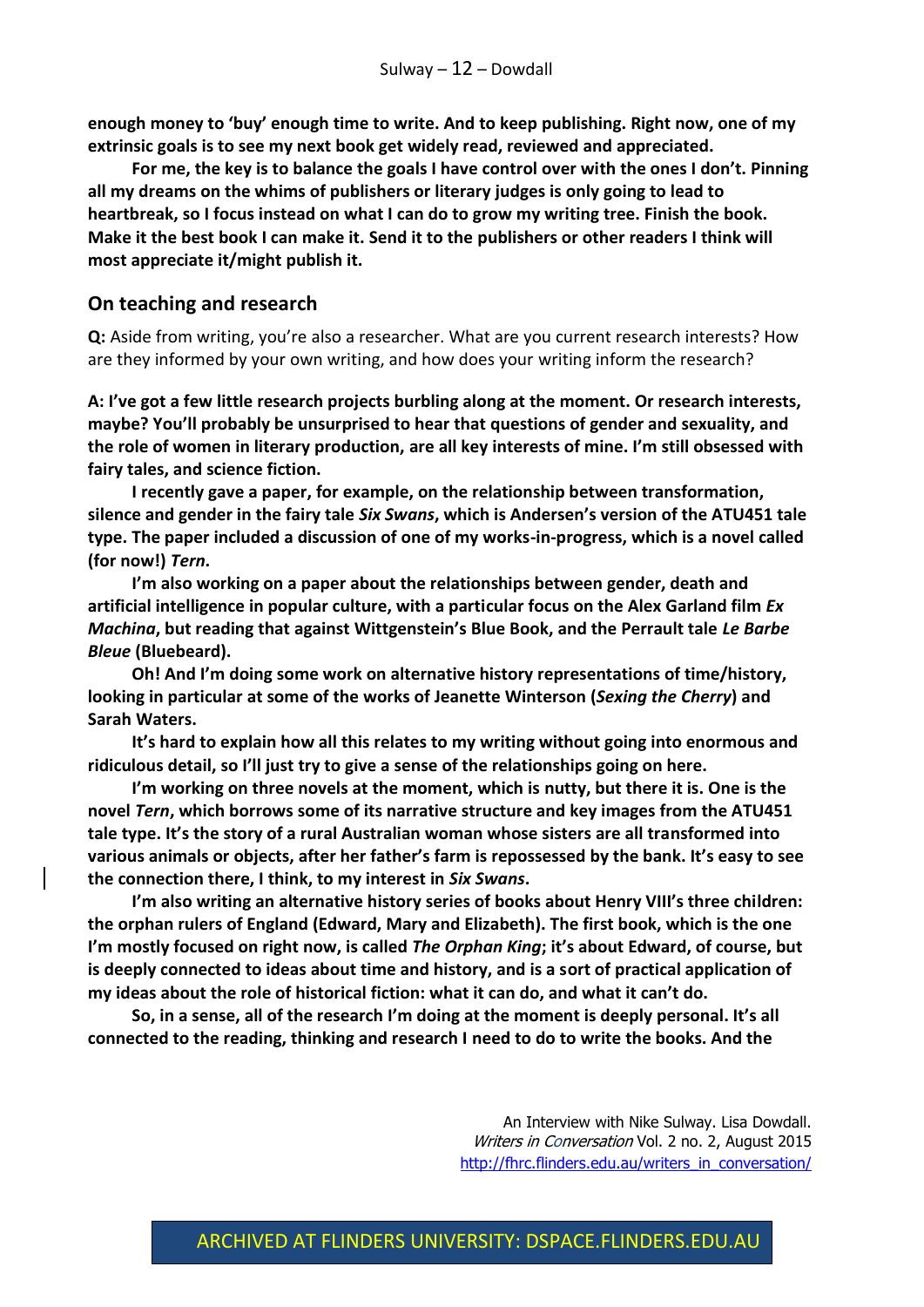**writing of the books feeds back into that research all the time. The two are the same thing, in many ways, or at least two ends of the same animal: an** *ourobouros***.**

**Q:** What do you learn from your creative writing students?

**A: This is a great question! I learn different things from each of my students, but often it's hard to put into words what those lessons are. I've learned that there are a thousand different ways to dream of being a writer, and each of them is as important and beautiful as the next. I've learned that no matter how many times you think you know how to write a story or craft a poem, there is always someone who will show you another way. I've learned that no matter how many times you've read a story, there's always someone who will show you it in a new light. I've learned that the dirtiest little secret about a writing workshop is that the most valuable thing you can offer your students is your direct and undivided attention. That there is terrible magic in having your story heard.** 

**Q:** Do you have a creative writing pedagogy? When writing is such an intimate thing, how do you deliver a creative writing course at a university? What is the function of a workshop, for example?

**A: I do have a finely developed sense of what I aim to offer in my classrooms, and a lot of that has to do with the very simple and obvious things. In order to be a writer, you need to learn how to read in an attentive and productive way. You need to learn how to read the work of others, and how to read your own work. I believe that there is no one way to write, and no one style or genre of writing that is intrinsically 'better' than any other style or genre, and that therefore my role is to help my students discover what style or genre they most admire, and what they admire about it, and how they can become the kind of writers they admire.**

**At the same time, I believe absolutely in rigour. I think writing is hard work, and I think that's one of the key lessons I want to teach the aspiring writers I have the opportunity to work with. I believe in learning good grammar, and reading widely and deeply and with a pen in your hand. I believe in writing long drafts and then throwing them away and starting again, if you have to. I believe in rigorous but thoughtful feedback. And kindness. And mutual support.**

**For me, workshops are, at their best, a mutually supportive community in which everyone is assumed to have equal potential to succeed as a writer. One of the things I like to talk about early and often is that one writer's success does not come at the expense of another's. Not in the workshop, and not in the world of publishing. Or only very rarely and temporarily. So you don't have to try to 'win' in the workshop. In fact, I think, writing workshops work best when everyone's goal is to lift everyone up. To work towards everyone becoming the best writer they can be.**

**So the function of the workshop is, I think, to provide support and encouragement, but the kind of support that challenges you to constantly do better. To strive and learn and stretch yourself beyond what you thought you were capable of. To introduce you to new**